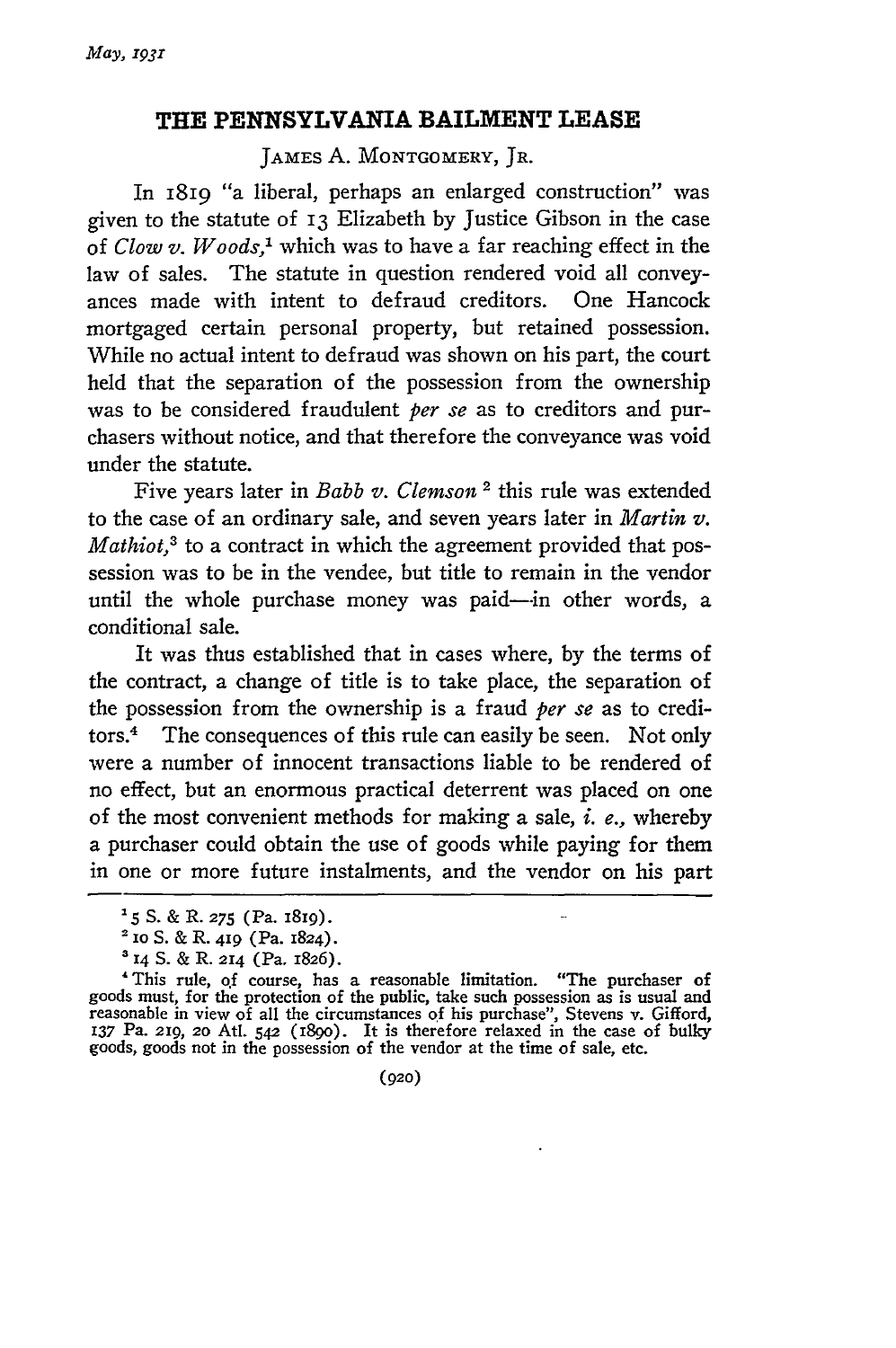could, until full payment, retain the legal title with its attendant privileges. If the buyer's creditors might seize, or third parties buy, the goods with impunity, naturally the seller would be loath to enter into such a transaction. This situation made the time ripe for some plan to render possible a credit sale with adequate protection to the seller.

-The rule of *Clow v. Woods* was never, of course, extended to the ordinary bailment for use, where the article is rented for a term and then returned, although in such a case the property right is equally separated from the possession. The reason given was that a bailment was a time-worn, legitimate transaction in which the bailor had always been protected, while the conditional sale presumably was a more recent legal situation as to which there were no binding precedents. In the present day, however, when newlyweds spend as they earn, and the apartment is furnished from victrola to vacuum cleaner on the easy-payment plan, the conditional sale seems no more strange or illegitimate than the bailment-in fact, it is in some form or other a necessity.

The solution was found in the creation of what is now termed the "bailment lease". This needs no particular description. It is the familiar contract used in the sale of motor cars and other commonly used articles. It is described in *Myers v. Harvey '* as "a bailment, with a super-added agreement to vest the title in the bailee when he should pay a sum certain . . . Such a transaction includes two distinct, but consistent contracts—the one taking effect, if at all, when the other is spent. The contract of bailment preserves the ownership of the bailor during the particular relation created by it, and the contract of sale which supersedes it, transfers the title as soon as it is called into action, by payment of the price." Where a contract has been construed to be a bailmeant lease, it has always been held to give protection to the bailor against creditors or bona fide purchasers of the bailee. Because of the obvious analogy to a conditional sale, and because, as we have seen, the latter affords no protection against the equities of third parties claiming under the buyer, one is naturally led to

*52* P. **&** W. **478** (Pa. **1831).**

021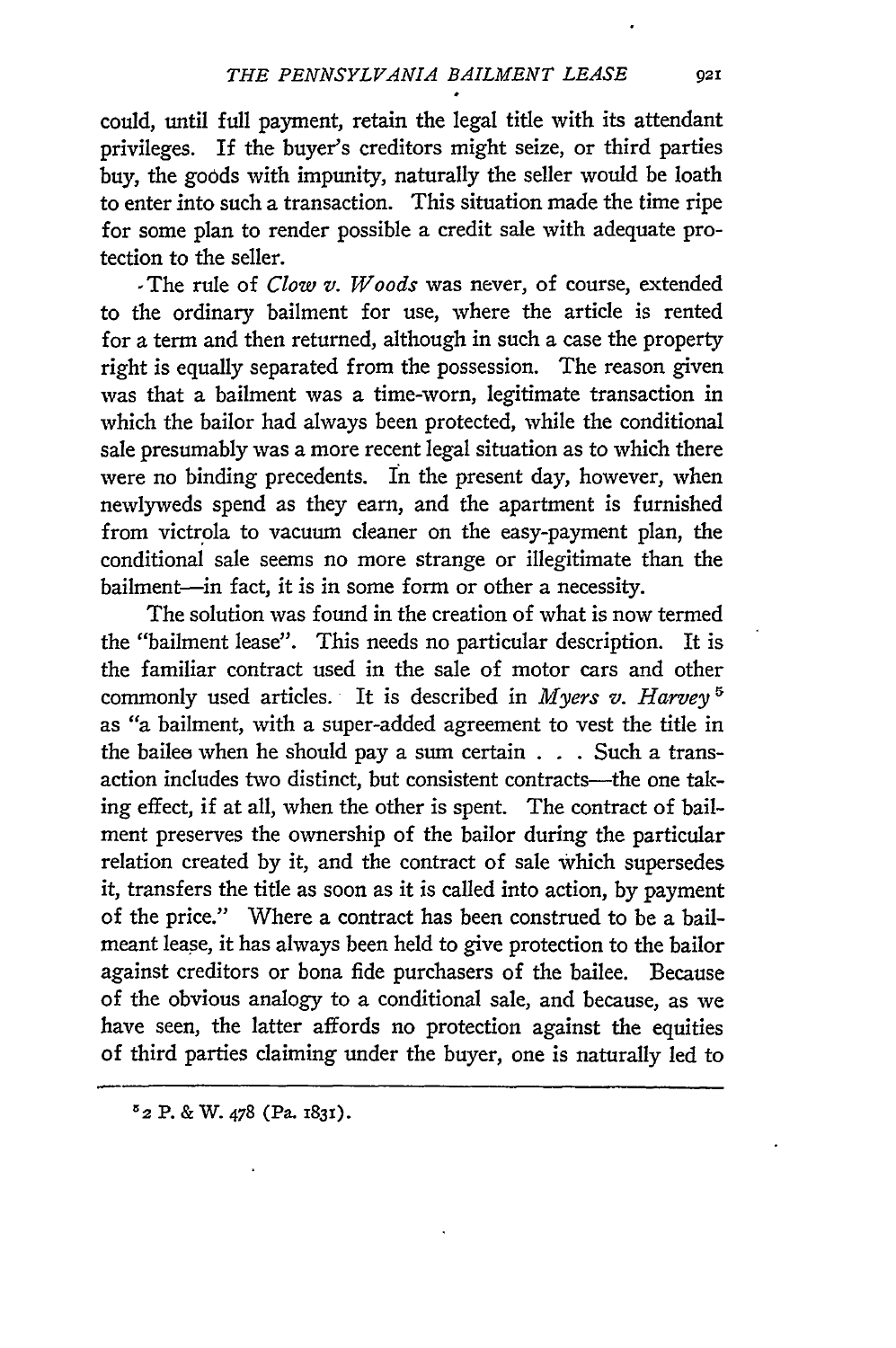inquire as to the real distinction between these two sorts of contracts.

This distinction is discussed at length in Ott *v. Sweatman,* and is summarized as follows:

"There are many cases in Pennsylvania in which has been considered the liability of goods to levy and sale by the sheriff, where the claimant has parted with their possession under a contract with the execution defendant, by which the latter has or may become the owner, the contract preventing or attempting to prevent the title passing with the possession. A careful examination of these cases will show that they may be reduced to two classes, one in which the goods have been bailed to the defendant, with the right in him to purchase them during the continuance of the bailment or at its termination, and the other, in which the goods have been delivered to the defendant, under a contract of sale, and the seller has sought to retain a lien on them for the price. In the former, the goods are not subject to the levy during the existence of the contract of bailment, nor until the title has actually vested in the bailee; in the latter they are subject to the levy so soon as they reach the possession of the purchaser, though no part of the price has been paid. The reason for the distinction is that, in a bailment, by the change of possession, no title to the goods passes, and the necessities of life require that bailments should be allowed and enforced; but where the possession of goods changes, under a contract which is essentially one of sale, the title does pass, though conditionally, and, as to an execution creditor of the buyer, will be held to have passed absolutely, and the seller will not be allowed to enforce the condition, as a lien for the price, because a secret lien on personal property is against public policy. The courts in determining whether or not the contract was one of bailment, or one of sale with an attempt to retain a lien for the price, have not considered what name the parties have given to the contract, but what was its essential character."

This statement gives a satisfactory thesis, if logically carried out. The question is, not what term the parties call the contract, but is it essentially a bailment, or essentially a conditional sale?

<sup>&</sup>lt;sup>6</sup> 166 Pa. 217, 220-1, 31 Atl. 102, 103 (1895).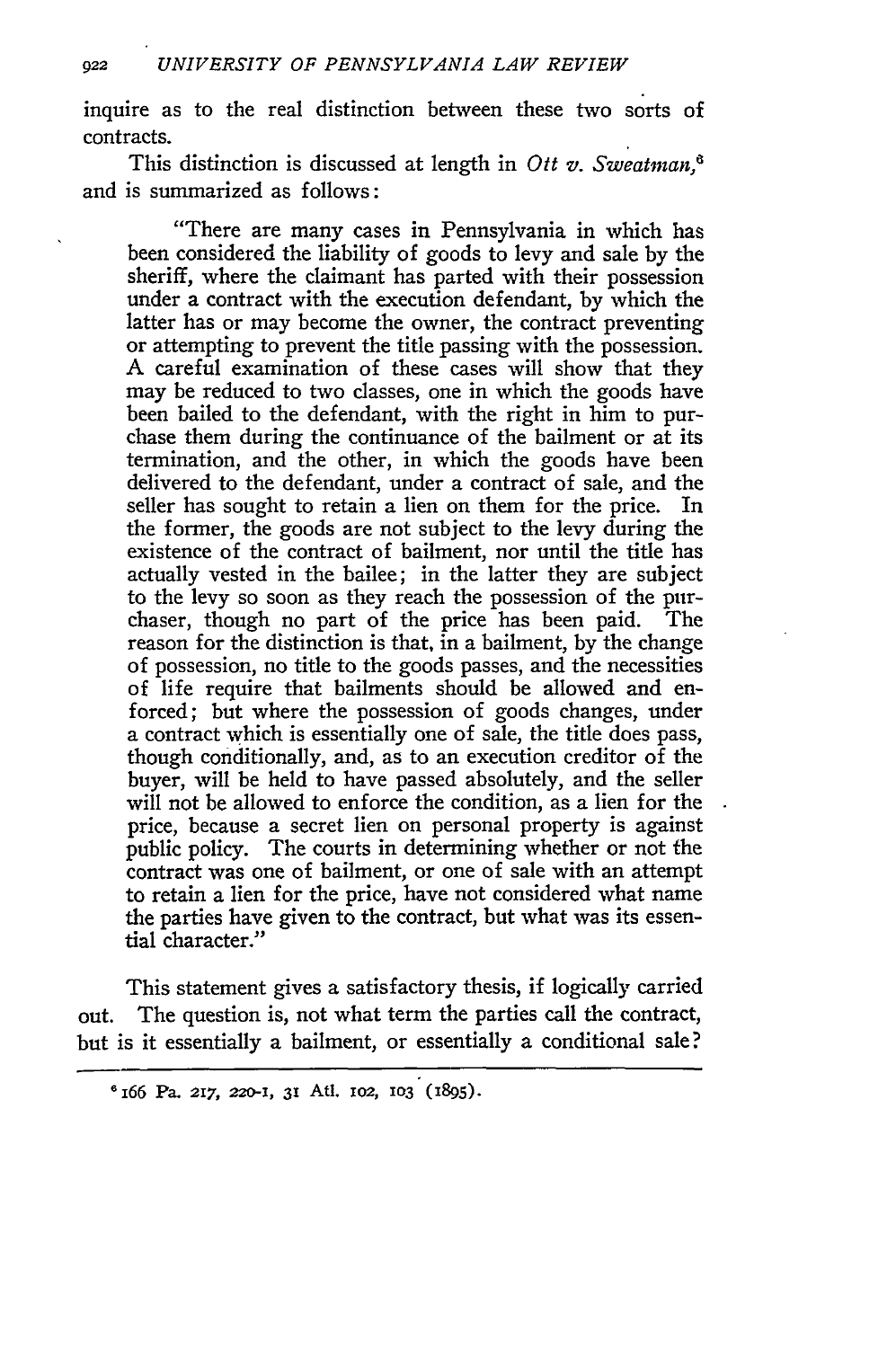Such terms as "lease", "rent", "bailor", "bailee", and so on should thus be of no primary importance if they conceal the real nature of the transaction; so, also, should any expressions which negative the passage of title until payment of the full sum specified.

With this in mind, our next inquiry is, "What are the essentials of a bailment on the one hand, and a conditional sale on the other ?" They may be stated as follows: (i) In a bailment, the article is given to the bailee to be used by him for a certain term and then to be returned to the bailor, who retains title throughout. Payments are made for the *use* of the article. (2) In a conditional sale, the article is given to the conditional vendee with the intention that the article is to belong to the vendee and payments are made for the *article itself.* Title is temporarily reserved in the vendor simply to secure the unpaid balance of the purchase price.

In other words, in the first situation the goods are evidently to be returned to the owner; in the second, the owner is making one form of sale. Of course, a contract of bailment may also have joined with it an option to purchase, or indeed any other contract; the two, however, are distinct, and the legal incidents of the latter do not affect the former. There are, it is needless to add, other forms of bailment, but they do not enter into the problem here discussed, with the exception of the bailment for sale, which will be considered later.

The question, then, in each case should be, "Are the payments in fact intended as consideration for the use of the article, or are they intended as consideration for the article itself **?"** The *form* given the contract by the parties to the transaction is not of primary importance. As Professor Williston points out:

"Sellers desirous of making conditional sales of their goods, but who do not wish openly to make a bargain in that form, for one reason or another, have frequently resorted to the device of making contracts in the form of leases, either with options to the buyer to purchase for a small consideration at the end of the term, provided the so-called rent has been duly paid, or with stipulations that if the rent throughout the term is paid, title shall thereupon vest in the lessee. It is obvious that such transactions are leases only in name.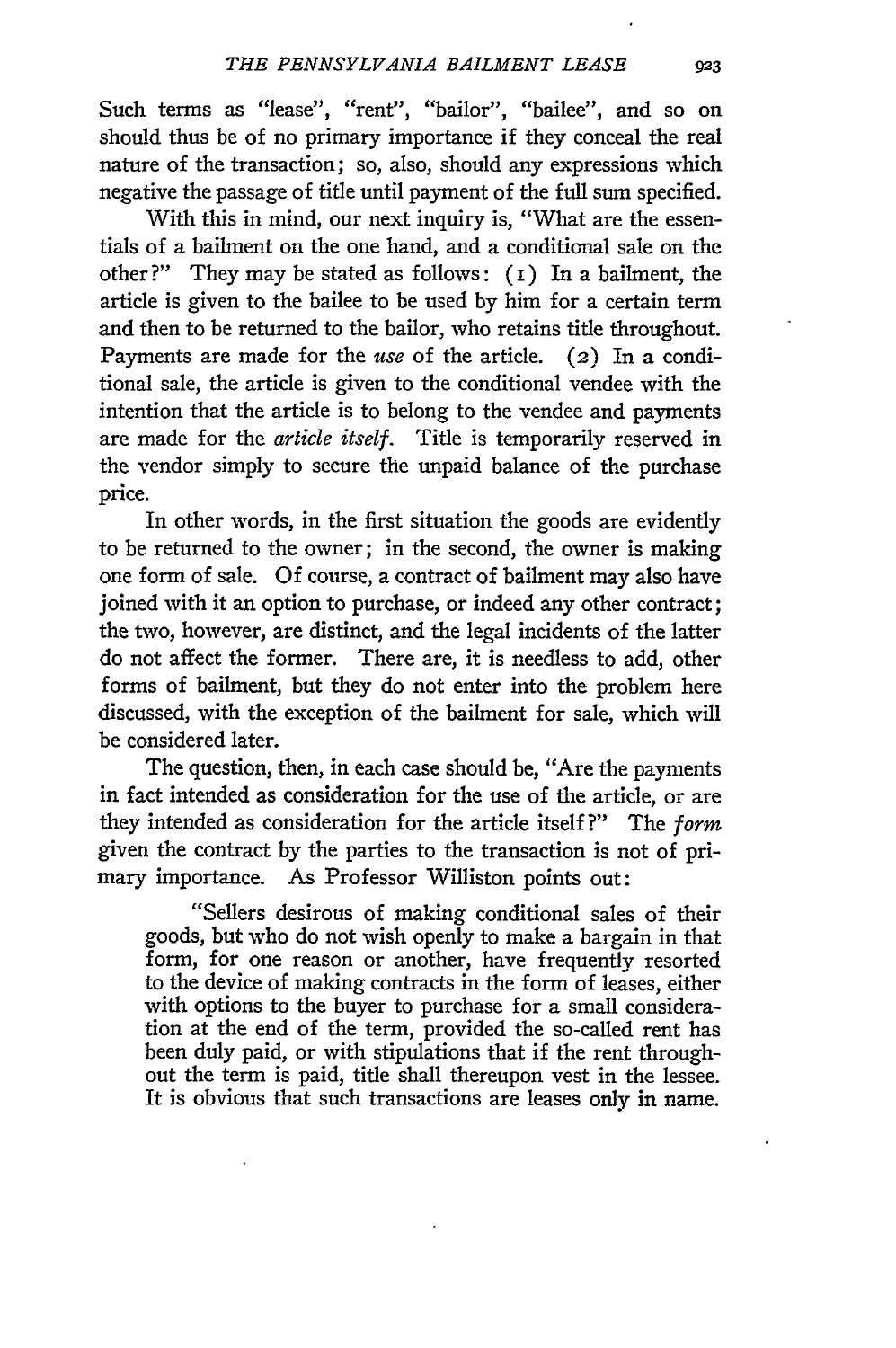The so-called rent must necessarily be regarded as payment of the price in instalments, since the due payment of the agreed amount results, by the terms of the bargain, in the transfer of title to the lessee. This has been clearly recognized and many of the statutes relating to conditional sales in express terms include leases within their scope. Apart from statutes, the courts have disregarded the form of the transaction and held that where payment of -so-called rent nearly or quite pays the price of the goods, the bargain is a conditional sale and subject to the rules governing that kind of transaction." **7**

It is obvious that in a state where possible penalties are attached to a conditional sale, sellers who seek the same result would attempt to make just such contracts as are described by Professor Williston. It is equally obvious that the courts of Pennsylvania, despite their inclination against the conditional sale, have allowed such contracts to have a valid and separate existence, and have based such distinctions as they have made, not on the essentials, but on matters of no ultimate significance. An examination of some Pennsylvania cases will illustrate this fully.

Three early decisions mark the genesis of the bailment lease. In *Myers v. Harvey*<sup>8</sup> property was leased with a provision for sale, the actual details of which are not stated in the report. While this case has often been cited as supporting the validity of the bailment lease, its only real significance is the fact that it is one of the first Pennsylvania cases to recognize the bailment lease. In *Clark v. Jack* **9** a contract was made which stipulated for a sale on a future day, but with immediate delivery. In substance, it was a loan subject to be turned into a sale in two years, upon the payment of a judgment bond; the goods were levied upon by the defendant, a judgment creditor of the bailee, and in an action of trespass, the plaintiff, bailor, was allowed to recover. The contract was construed as establishing a bailment lease. In *Chamberlain v. Smith 10* a yoke of cattle was delivered "to keep and use in a farmer-like manner for one year" with the privilege of keep-

WI.LISTON, **SALES** (2d ed. 1924) § 336. *<sup>8</sup> Supra* note 5.

<sup>&</sup>lt;sup>8</sup> *Supra* note 5.<br>
<sup>9</sup> 7 Watts 375 (Pa. 1838).<br>
<sup>10</sup> 44 Pa. 431 (1863).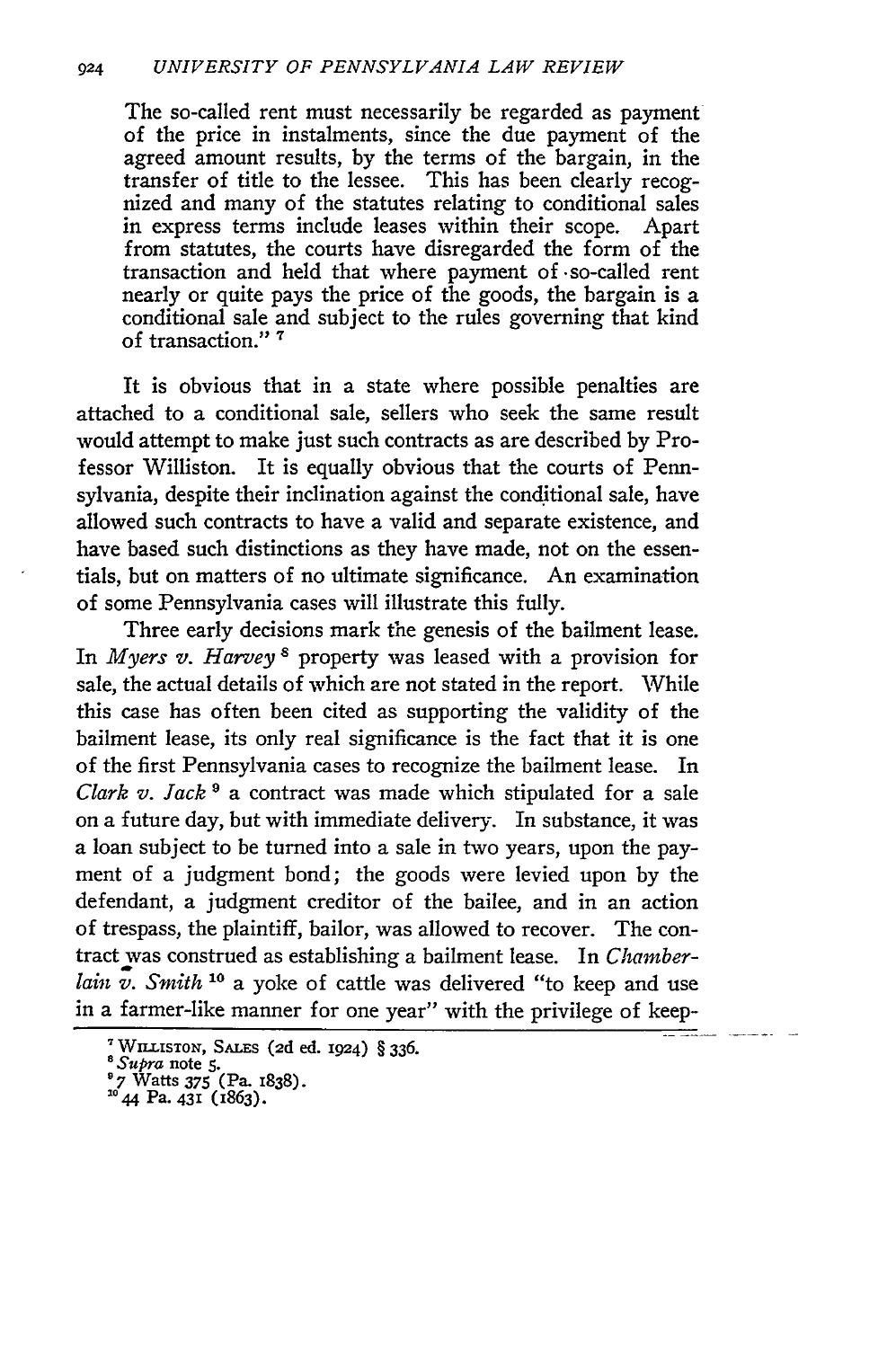ing the cattle at the end of the year upon the payment of \$4o, otherwise to be returned. It was held that this was a valid bailment, and that the owner should replevy the cattle from the purchaser of the bailee. It was pointed out in this case that there was no contract of sale, but merely an offer to sell at a future time, and that the transfer of possession was not in pursuance of the sale, and hence not fraudulent. In this way the case was distinguished from *Martin v. Mathiot.11*

These three cases have time and time again been cited to support the bailment lease. As far as can be determined from their facts, they are consistent with the theory advanced as, in each case, the consideration for the sale may well have been a substantial consideration distinct from the provisions for payment of rent. However, in *Rowe v. Sharp*<sup>12</sup> no such distinction can be found. In this case two billiard tables were let by S to *G* for nine months, a sum to be paid for their use on certain dates. At the end of the term, *G* was to re-deliver the tables and S was given the privilege of re-capturing upon default. It was finally provided that if all the covenants were fulfilled, S was to give *G* a bill of sale at the end of the term for the amount of the payments. G subsequently sold the tables to  $R$ , before his covenants to  $S$  were fulfilled. In an action of replevin it was held that  $S$  could recover the tables from R. The agreement was held a valid bailment, with an agreement for future sale. It can be seen that the decision marks a departure from any theory distinguishing bailment from conditional sale, since the payments for "rental" corresponded exactly to payments on instalment for the price of the goods in the case of a conditional sale. The same result was reached in *Enlow v. Klein,'3* which involved an agreement to "furnish" horses, for which *\$2.00* per week was to be paid in 200 payments. When the last payment was made, the owner of the horses agreed to relinquish his rights to the "bailee". This decision was predicated solely on the ground that the agreement did not create a present property interest in the bailee.

925

*<sup>&#</sup>x27; Supra* note **3.**

**<sup>&#</sup>x27;5I** Pa. 26 (1865).

**<sup>&</sup>quot;79** Pa. **488 (1875).**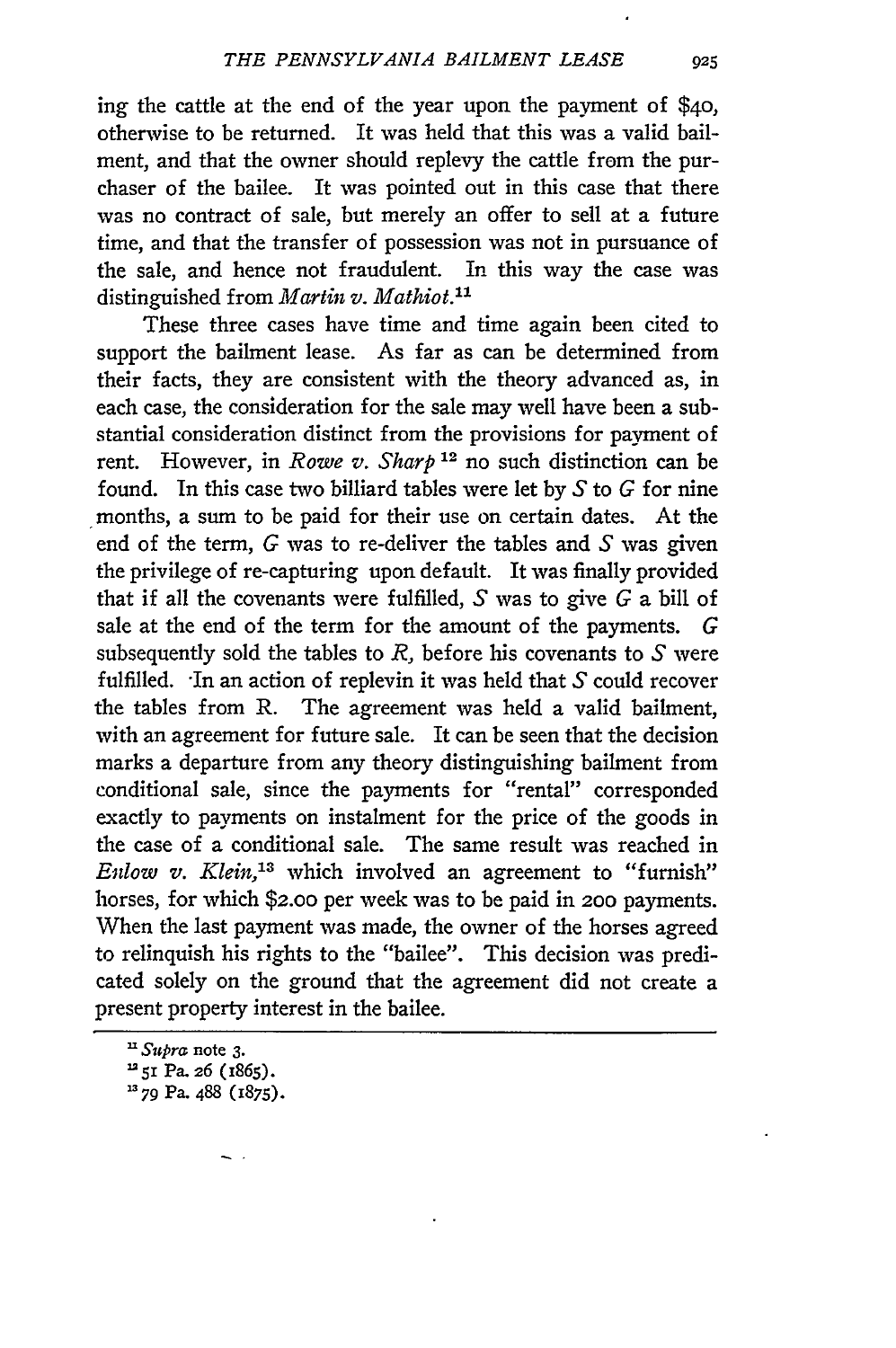In *Christie's Appeal* **14** a similar contract is also distinguished from *Martin v. Mathiot* on the ground that the latter decision involved a sale of chattels real. No attempt, however, has been made to urge this distinction in subsequent cases.

*In Stadtfeld v. Huntsman* **15** a contract under which furniture was to be purchased on instalments of **\$5** a week, the goods to remain the property of the seller subject to removal by the seller on default, was held to be a conditional sale and consequently a subsequent purchaser from the vendee was allowed to keep the furniture in an action of replevin by the vendor. This case was cited as controlling in *Brunswick-Balke Co. v. Hoover,16* in which an agreement was entered into whereby the plaintiff agreed to furnish four billiard tables to *R,* to be paid for in instalments, payments to be secured **by** a lease, and title to remain in the original owner until final settlement. Judgment creditors of  $R$  subsequently sold the tables and were held not to be responsible in an action of trespass **by** plaintiff. *Rowe v. Sharp* was distinguished,  not on any substantial ground, but because in the earlier case there was no agreement for security, and an express stipulation for the return of the property.

In *Dando v. Foulds '"* the following rule was definitely laid down:

 $\ldots$  to bring within the statute of Elizabeth, the contract must vest presently a title of some kind in the buyer, and the mere right to acquire the title at some future time **. . .** will not have that effect. In other words, the title to the goods must pass to the vendee at the time he receives the possession, otherwise there is no sale, but only a bailment."

This was reaffirmed in *Edwards' Appeal,"'* where it was pointed out that if the transferee is to hold the goods for a definite period, to become the owner at the end of that period or to pay for their use, the transacion amounts to a bailment.

ę

**<sup>&</sup>lt;sup>14</sup> 85 Pa. 463 (1877)**<br><sup>15</sup> 02 Pa. 53 (1870).

**<sup>16</sup>**95 Pa. 5o8 (188o). **17 lO5** Pa. 74 (1884).

**iOS** Pa. iO3 (1884). See also Ditman v. Cottrell, 125 Pa. 6o6, *17* Atl. **504** (1889).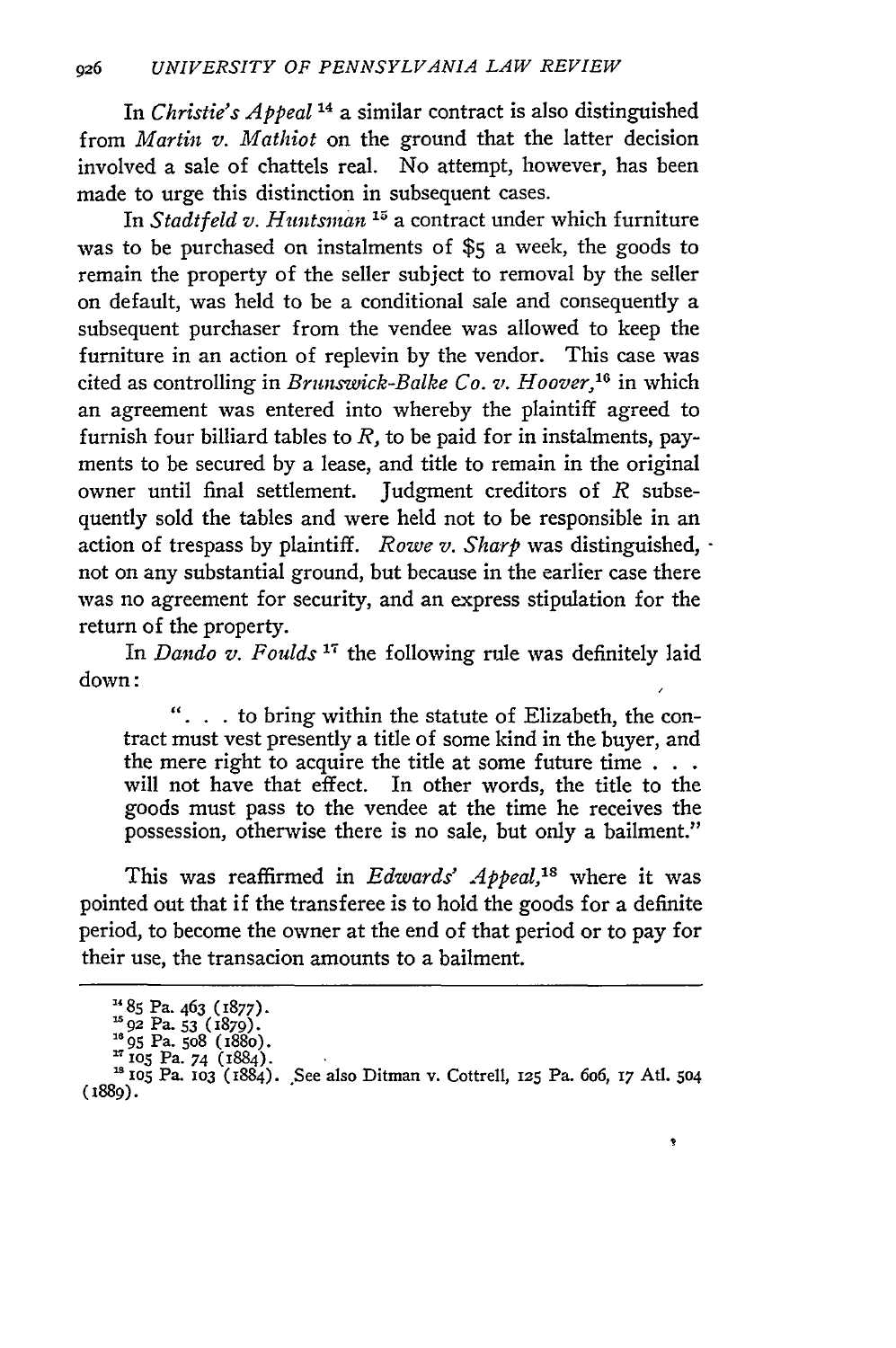*Farquhar v. McAlevy "I* involved a "hire" of certain machinery, for which \$750 was to be paid at the end of six months and an additional \$750 at the end of twelve months, with interest at six per cent. Title was to remain in the original owner, with the privilege to the transferee to purchase for one dollar. In a feigned issue to try title, between the original owner and a subsequent purchaser at a sheriff's sale, the transaction was held to be a conditional sale, but again the ground of the decision was that there was no express stipulation for the return of the property at the end of the term.

Similarly in *Ott v. Sweatman* **20** a contract identical in its terms with that in *Rowe v. Sharp* was held a conditional sale, and this.despite an express stipulation that it was to be treated as a lease.

In *Goss Printing Co. v. Jordan* 21 a printing press was sold on approval. While the purchaser had possession for thirty days' trial, the parties changed the contract of sale to one of bailment with an alternative conversion into a sale on compliance with certain conditions. Shortly thereafter a judgment creditor of the purchaser had the sheriff levy on the property. It was held that the contract was a bailment lease, and that the parties could properly change from a sale to a bailment while the contract was still executory. By way of *dictum,* however, the court said that if delivery is made under the contract of sale, and the second contract is in fact an afterthought merely to secure the price, then the whole transaction will be treated as one of conditional sale.

In *Lippincott v. Scott 22* it was held that the delivery of notes to cover the various instalments did not prevent the transaction

Q27

*i42* Pa. **233, 2r** Atl. **8II** (i89i).

*Supra* note 6.

**<sup>171</sup>** Pa. 474, **32** Atl. **1031** (1895). See also Federal Sales Co. v. Kiefer, **273** Pa. 42, x6 Atl- *545* (1922) **;** Schmidt v. Bader, *infra* note **27;** Byers Machine Co. v. Risher, **41** Pa. Super. 469 (igio) **;** Michael v. Stuber, 73 Pa. Super. **390** (1920). The bailment lease was considered a dodge in Morgan-Gardner Electric Co. v. Brown, 193 Pa. **351,** 44 At]. 459 (1899). 2I98 Pa. 283, 47 Atl. r115 **(1901).** See also Link Machinery Co. v. Conti-

nental Trust Co., *infra* note 26; Lippincott v. Holden, **11 Pa. Super. 15 (1899)**; Byers Machine Co. v. Risher, *mtpra* note *2i;* Wilson v. Weaver, 66 Pa. Super. *599* **(I917).** And it is immaterial that installments bear interest: See case cited, and Euwer v. Greer, 29 Pa. Super. 262 **(1905).**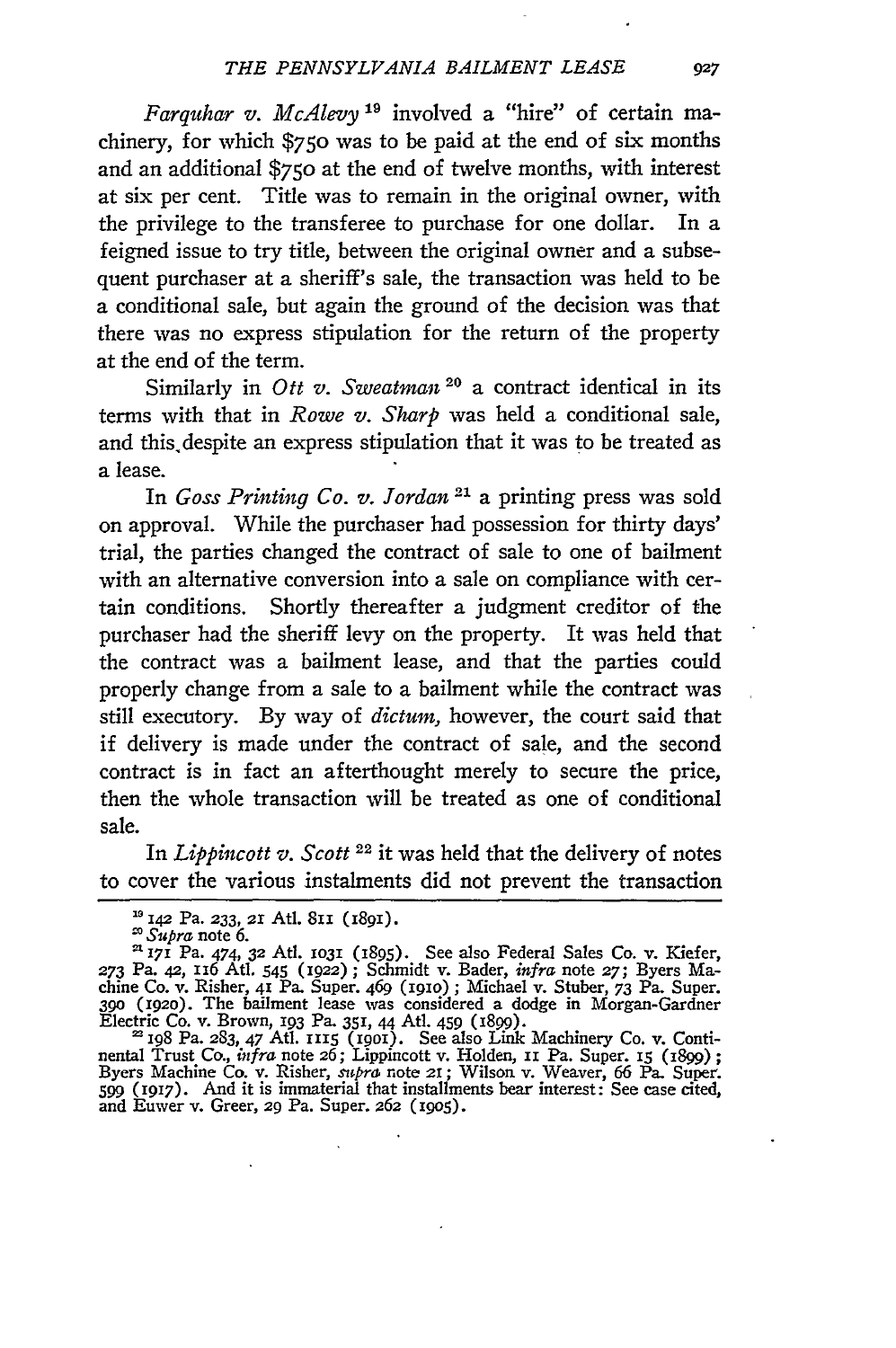from being a bailment lease; and in *Stiles v. Seaton 23* the rule of *Goss Printing Co. v. Jordan* was reaffirmed, and it was further laid down that a contract, otherwise a bailment, is not vitiated by the fact that it contains no stipulation for the return of the property, except on default,<sup>24</sup> and no stipulation for a definite term. This has been affirmed in numerous cases. It was, however, departed from in *Kelly Springfield Road Roller Co. v. Spyker,25* which involved a "lease" of a roller for the full sum of \$2,ooo, payable in **\$250** instalments every other month. Here the court definitely stated that the contract was meant to be a conditional sale, that the use of particular words was immaterial, and that the two types of contracts could not be distinguished if "sale" were substituted for "lease". Subsequently, however, a bailment lease was sustained in *Link Machinery Co. v. Continental Trust Co.*<sup>26</sup> upon a contract indistinguishable from that in the *Spyker* case except in unimportant details.

The most recent Supreme Court case of any significance is that of *Schmidt v. Bader*.<sup>27</sup> This involved a contract drawn as a lease, with a definite rental payable every two months, the right in the transferor to retake on default, and a right in the transferee to obtain a bill of sale at the end of the contract period upon the payment of **\$5.00.** In an action of replevin by the transferor against a purchaser at a bankrupt sale the contract was held to be one of bailment, upon the express authority of *Rowe v. Sharp.*

No attempt has been made to discuss all the cases which have taken up the construction of such contracts. Reference has been made only to those which have been thought to be most significant and have raised new points of distinction. Others will be found cited in the footnotes.

The following conclusions can be drawn from the cases referred to, with more or less certainty, although exceptions will

<sup>&</sup>lt;sup>23</sup> 200 Pa. 114, 49 Atl. 774 (1901).<br><sup>24</sup> Federal Sales Co. v. Kiefer, *supra* note 21; Jones v. Wauds, 1 Pa. Super.<br>269 (1896); Harris v. Shaw, 17 Pa. Super. 1 (1901); Porter v. Duncan, 23 Pa. Super. **58** (19o3) **;** Miller v. Douglas, **32** Pa. Super. 158 (19o6) ; Reading Auto-mobile Co. v. De Haven, 53 Pa. Super. 344 (1913).

**t'215** Pa. **332,** 64 At. 546(19o6). **<sup>227</sup>**Pa. 37, 75 At. **985 (1910).** 2T284 Pa. **41,** 13o Atl. **259 (1925).**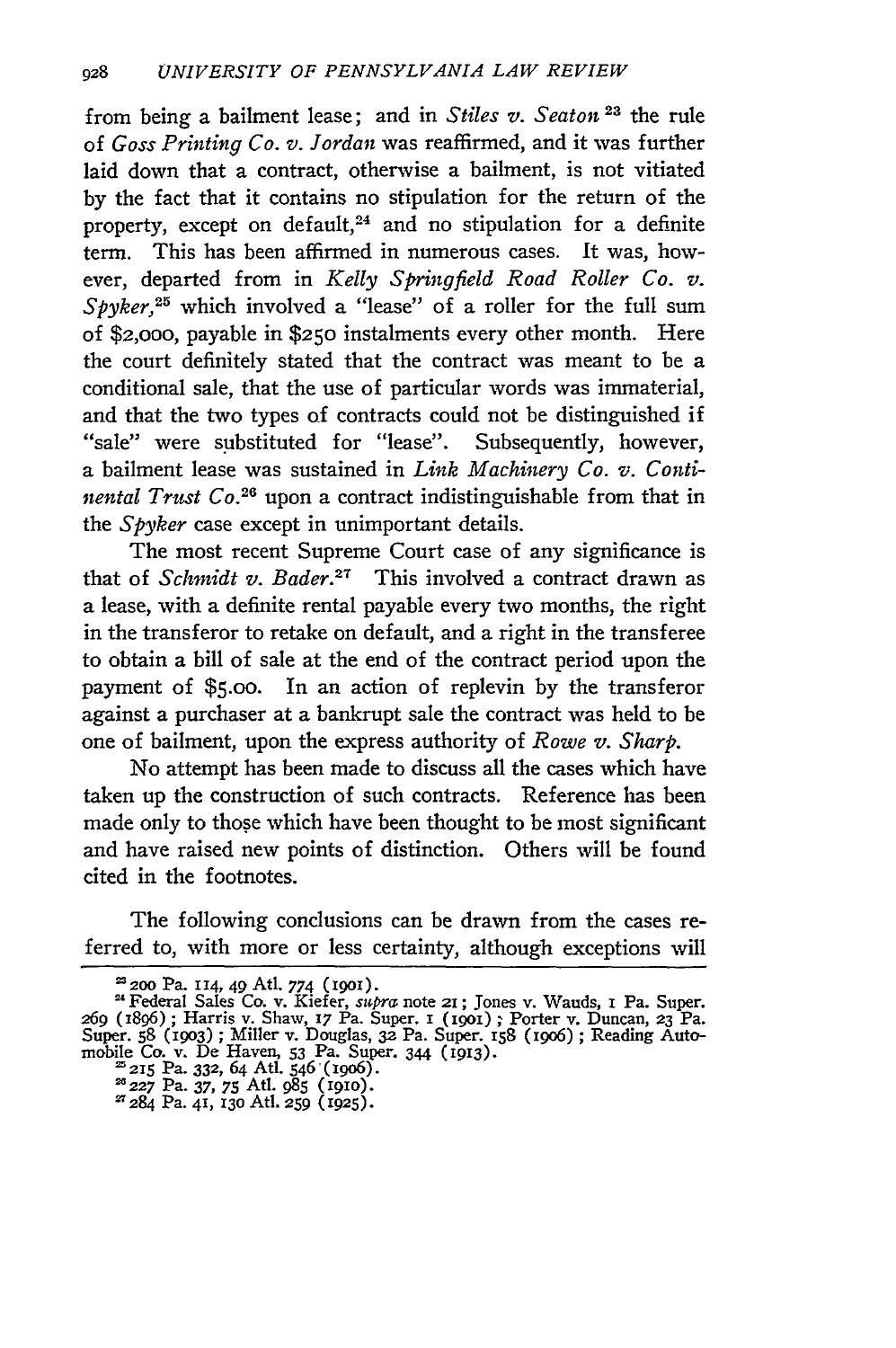always be found. **A** contract will be construed as a bailment lease notwithstanding the fact that (I) no fixed term of bailment is set, (2) no express provision is made for the return of the goods at the end of the term, (3) the contract was originally drawn as a conditional sale but changed while still executory, (4) notes are given for the various instalments, or  $(5)$  the instalments themselves bear interest.

No contract which purports to be a bailment lease has been held a conditional sale where the "bailee" is merely given an option to buy at the end of the term, even though this option is for a nominal sum. The following quotation from *Stern & Co. v. Paul* <sup>28</sup> is therefore undoubtedly a conservative statement of the law on this subject:

 $\ldots$ , generally, where a person receives possession of a chattel under an agreement which contains apt words of lease, fixes a definite term and a certain rental, and includes an undertaking to return the same property at the termination of the lease, the mere fact that the bailee has an option to purchase the property during or at the expiration of the period of the lease does not transform the transaction into a conditional sale." **<sup>29</sup>**

Where the option provision is omitted and title automatically vests in the bailee upon the payment of a stipulated rental, the cases are in confusion and cannot be logically resolved. In by far the greater number, however, where words denoting a bailment lease are used, the contract has been held to be such. So in *Schmidt v. Bader,* we find the court relying upon the old case of *Rowe v. Sharp*, thus showing that the doctrine of the former decision has not been discarded. Such a construction has commonly been given, unless the price was to be paid in one lump sum or the original contract was by its terms a conditional sale. In the latter case, where the property has actually been delivered under the first contract, the courts appear to have taken the ground that an obvious attempt was being made to avoid the restrictions placed on such a method of passing title. It must be admitted, however,

**<sup>196</sup>** Pa. Super. **112** (z929); **(1929) 3 TEMPLE L.** Q. 451.

*I Supra* note **28,** at 1i6.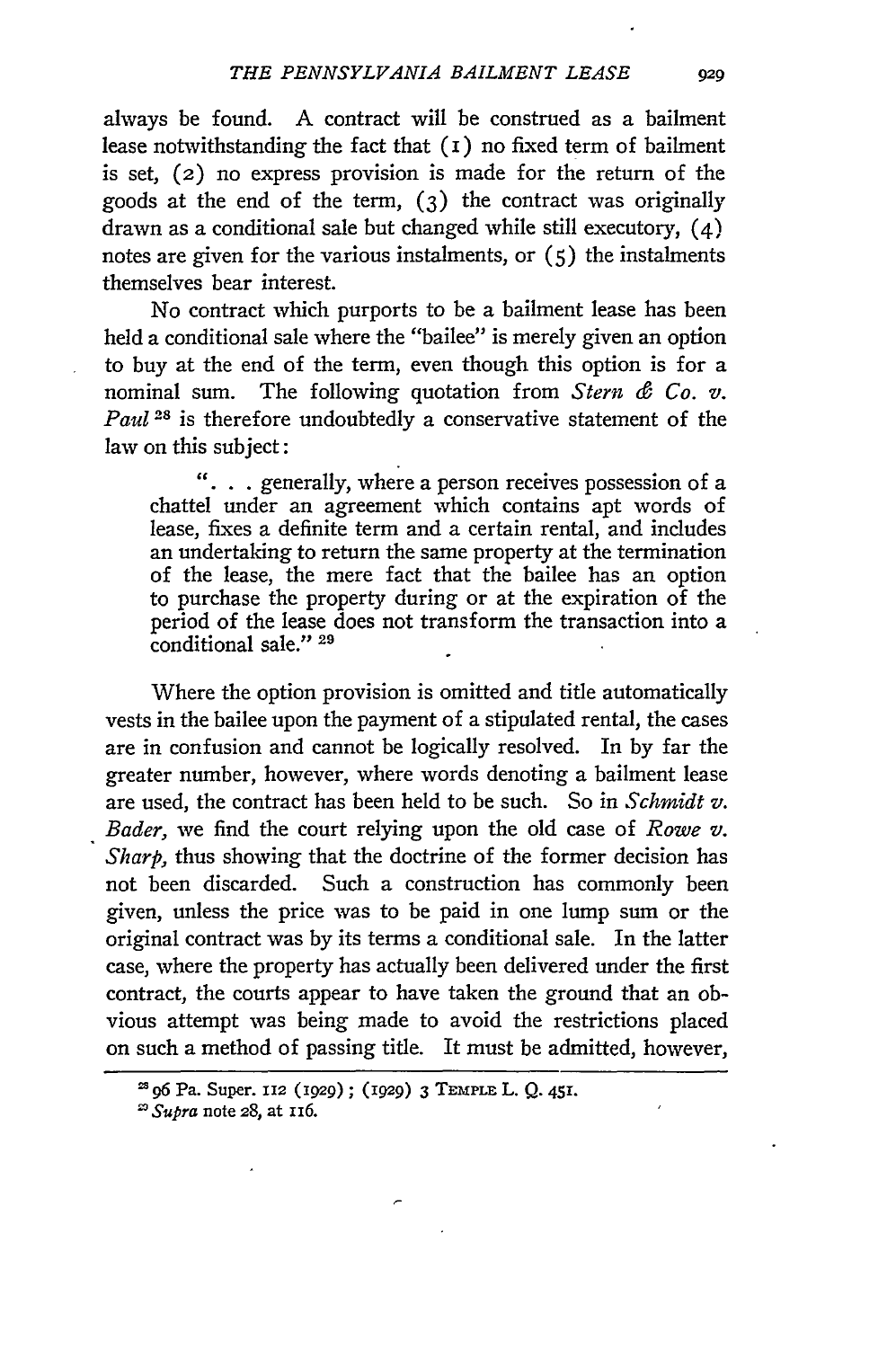that in some cases the omission of terms usual to a bailment has been held to create a sale, while in others again the omission of such terms has been ignored upon similar facts.

These petty distinctions and refinements hardly merit serious study. As a practical matter, almost everyone nowadays can draw a bailment lease which will be upheld, and litigation as to the nature of the contract has become increasingly rare. The essential point to grasp is that in practically none of the cases has the only significant distinction been made. *If the owner of the goods is willing to surrender title for the sum of the rental payments, the transaction is a sale, and nothing more remains to be said.* Once this factor is granted, the problem is solved, and the various technical features invariably brought to the fore by the courts become immaterial. It is farcical in such a case to talk about the "intention" of the parties as construed from their acts and writings. The terms of the bargain speak eloquently and definitively on this point. No owner will pass title to his goods unless he gets what he considers to be their value to him, and when he agrees to pass title on getting a certain value, he is making a sale no matter what the transaction is called.

This point of distinction applies in every case where no additional payment beyond the stipulated rental is required or where such payment is purely nominal. This, of course, does not mean that the additional payment must in every case reflect the full value of the goods. It is perfectly conceivable for the owner to feel that the profit from a long-term lease may justify him as a business matter in taking less than the market value for the goods from one who consents to enter into such a contract. On the other hand, it is obvious that where the bailee is given an option to buy the goods at the end of the term for the large sum of one dollar, as is the case in the usual contract, the goods are not rented but sold. It requires no legal learning to realize the truth of this assertion.

The *form* of passing title means nothing. We may say in the one case that there is a present contract of sale, but that the seller retains title as security for the payment of the price, or, as Professor Williston has expressed it, a sale with a mortgage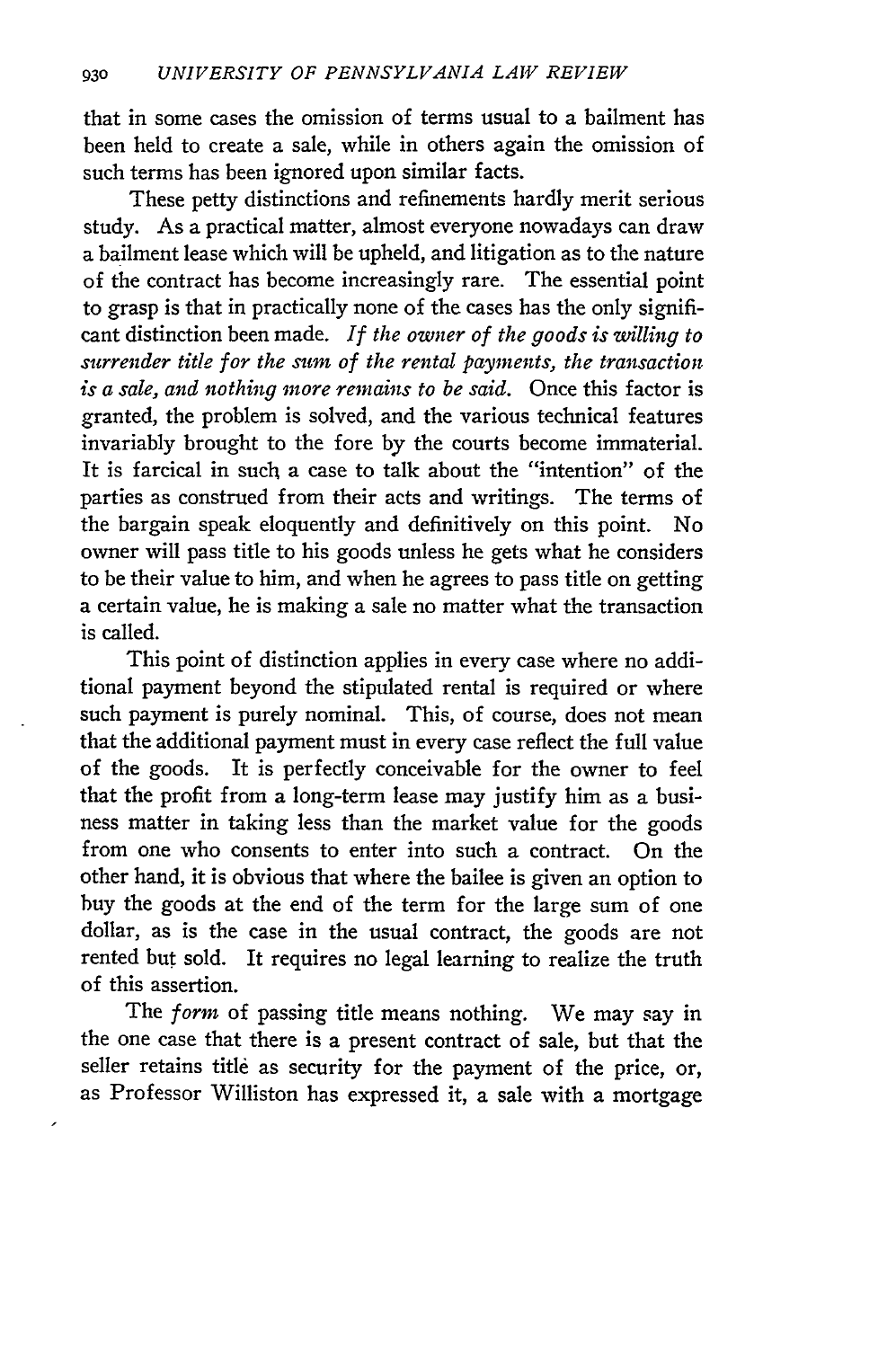back to the seller. On the other hand, we may say that the sale does not come into existence until all the payments have been made. In either case the result is the same. The parties have intended to make a sale. Possession has passed to the buyer, but title has remained in the seller. Therefore, in all logic, the ban of *Clow v. Woods* and *Martin v. Mathiot* applies.30

## *The Measure of Damages Applicable to a Baihnent Lease*

The difficulties of making a bailment out of what is essentially a sale become apparent when it is important to determine what measure of damages the bailor may invoke upon a diversion or destruction of the chattel. In *Edwards' Appeal* **31** it was said by way of *dictum:*

"If during the period of the bailment the bailee pays part of the price fixed, a creditor may levy upon and sell the bailee's interest, but no right of the bailor will thereby be extinguished."

In *Collins v. Bellefonte Central Railway Co.3 <sup>2</sup>*the question arose as between the bailor and a purchaser at a judicial sale. A railroad company had been given possession of certain rolling stock upon a bailment lease. The cars were later sold out on a prior mortgage, which purported to cover all such goods of the railroad. In an action by the bailor against the purchaser at the mortgage sale, it was held that the former had a right to recover, but that whatever equities the bailee had by virtue of the lease passed to the defendant. Hence the measure of the plaintiff's damages was taken to be the value of the property as stipulated in the bailment contract, mitigated by the amount already paid by the bailee.

Both these cases recognize an interest in the bailee under a bailment lease which is greater than that of the usual lessee. In both cases, however, the creditor or purchaser succeeded to the bailee's interest, whatever that interest may have been. The prob-

*'Supra* note 18.

<sup>&#</sup>x27;The inconsistencies of the bailment lease are discussed in *In re* Morris, 156 Fed. **597, 598 (D. C.** Pa. i9o7) ; 6 C. **J.** (1916) **io8g.**

<sup>2</sup> **1i** Pa. **243, 33** Adt. **331 (1895).**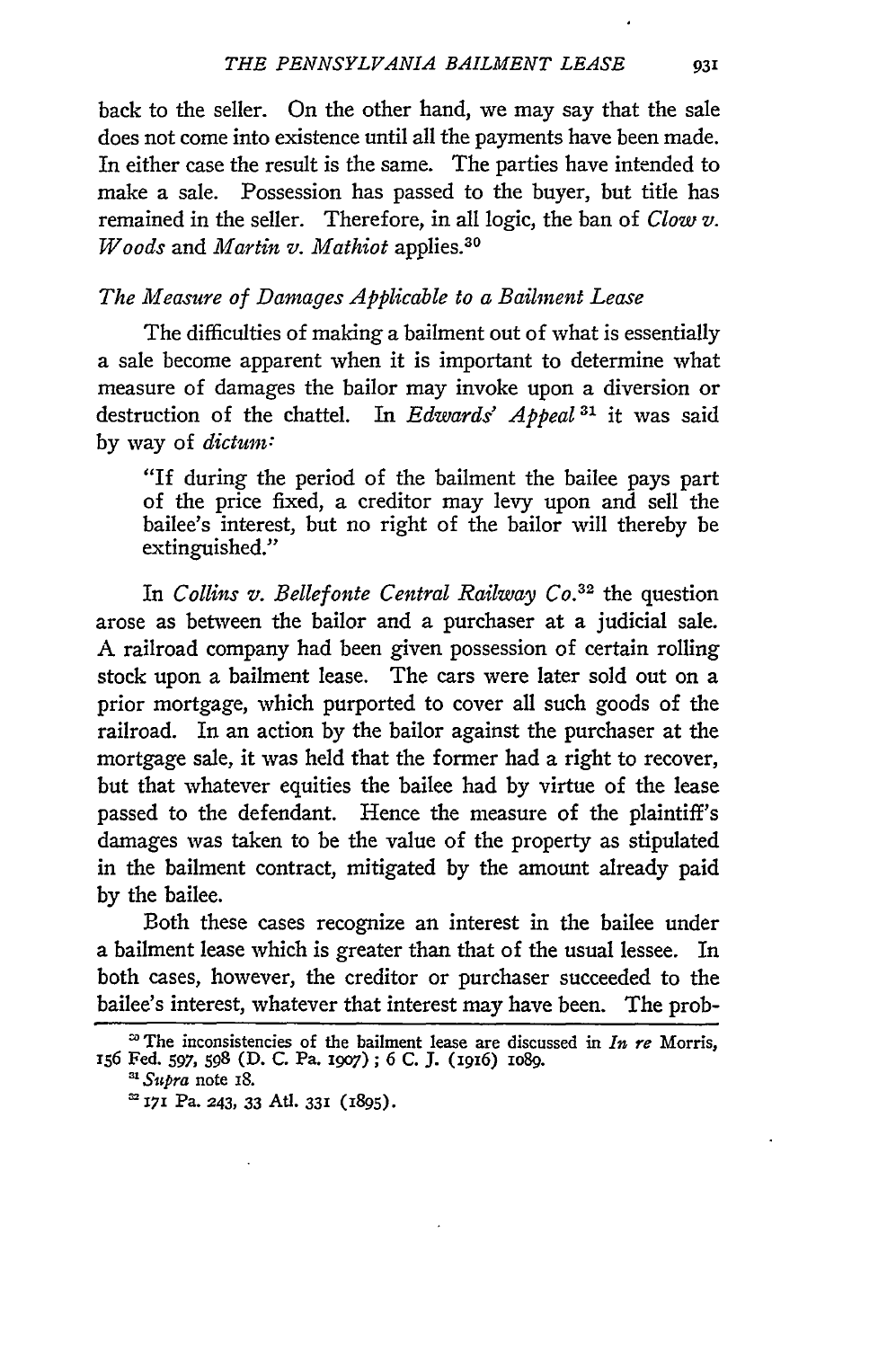lem is squarely presented in *General Motors Acceptance Corporation v. B. & O. Railroad*  $Co^{33}$  In this case an automobile was transferred on a bailment lease with a total rental of \$887. At the time the unpaid rentals aggregated \$56o.o9, the automobile was totally destroyed as the result of the negligent operation of one of the trains of the defendant company at a grade crossing. Actions were brought against the Railroad both by bailor and bailee. The latter's right to recover was denied because of his contributory negligence. It was properly held, however, that his negligence could not be imputed to the bailor, and a judgment was entered by the trial court for the latter in the sum of \$725, the market value of the car at the time of the accident.

Upon appeal to the Superior Court, the judgment was reversed upon the measure of damages. As the contract was one of bailment lease, the Superior Court held that the damages could not be limited to the sum of the unpaid instalments. It was pointed out that a contract for the term of the lease was only a bailment, with the mere right to acquire title at some future time; that the Railroad Company was a tortfeasor and could not succeed to any of the bailee's rights under the lease; and to allow the bailor to recover only the unpaid instalments was to violate the theory of the lease and to treat the transaction as one of conditional sale. On the other hand, it was held that the measure of damages accepted by the court below could not be sustained, and that the option in the bailee to purchase the car for one dollar at the expiration of the term necessarily affected the value of the bailor's interest in the car. It was therefore decided that the bailor was entitled to recover the "actual value of its ownership in the property", which was dependent to a large extent upon the length of time the lease had been running and whether the bailee had paid the specified rentals, and that the value of the property right was therefore a question of fact for the jury under the circumstances indicated.

This decision obviously leaves the measure of damages in a very unsatisfactory state. The reason for the court's decision

**<sup>=97</sup>** Pa. Super. 93 (1929).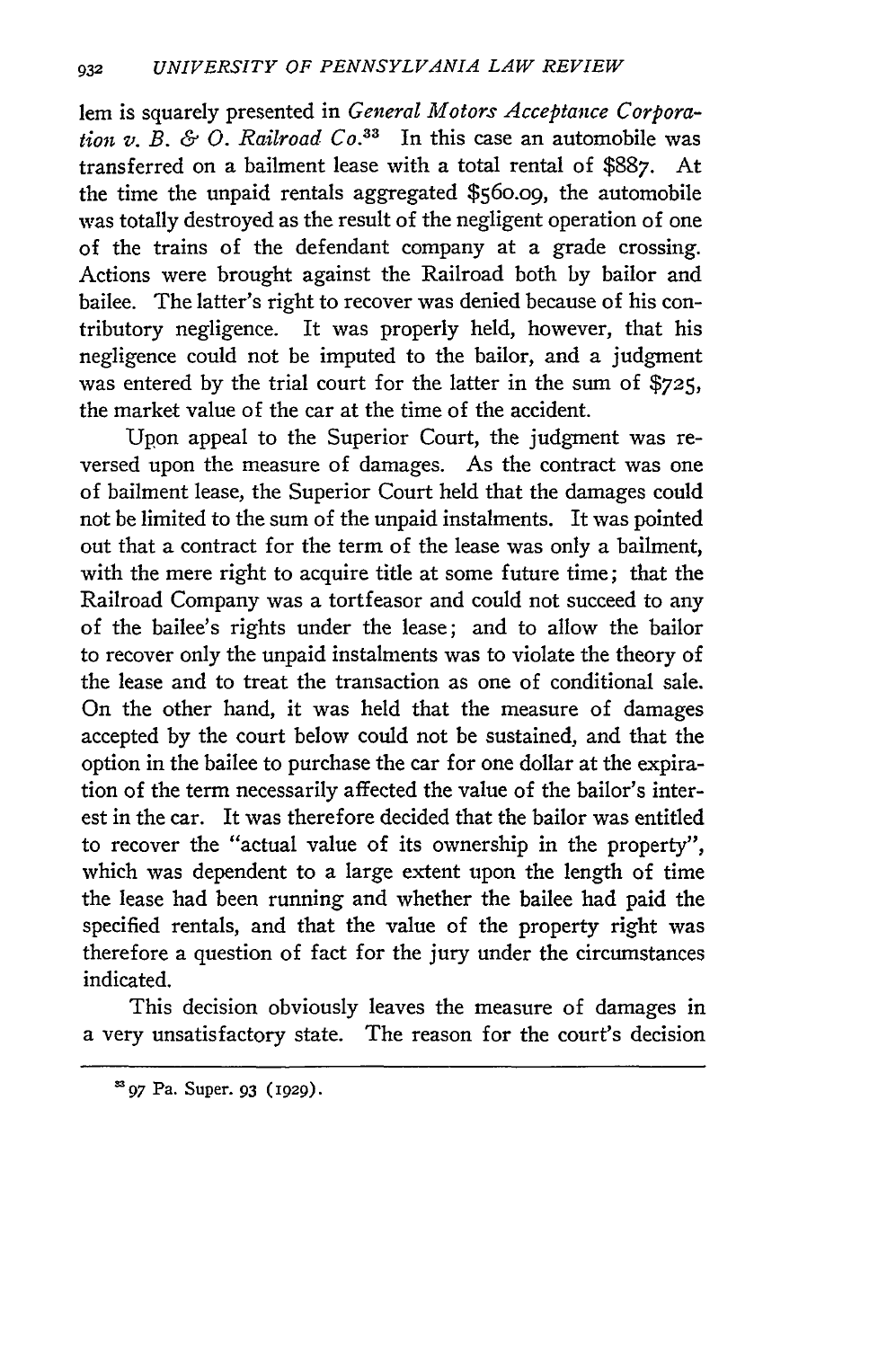is apparent. It was unwilling to lay down a rule under which, in some cases, the bailor might receive almost double the actual value of the property. Such a situation would arise where the chattel was destroyed just before the final payment on the lease. On the other hand, the court could not award merely the unpaid instalments, since such a theory would in effect admit that the contract was not a lease, but a sale. Just how a jury can determine the "actual value" of the ownership is problematical. The practical answer undoubtedly is that the jury will award an amount equal to the unpaid instalments, which indeed is the justice of the case. However, the rule itself is unsatisfactory. It is because of the illogicalities which are inherent in the bailment lease that such a result is brought about.

## *Bailments for Sale*

The appellate courts have recently refused to sanction the bailment lease in the case of contracts whereunder the transferee receives the article, not for his own personal use, but for ultimate sale to another on his own account, or, as they are termed in the decisions, "bailments for sale".

No problem arises in the case of the true bailment for sale, under which the bailee is in fact the agent of the bailor in the sale, and is actually selling for the latter's account, not his own. Such are obviously legitimate transactions. Thus in *McCullough v. Porter 34* it was held that an agreement to furnish goods to an insolvent at invoice prices, he returning the invoice price to the consignors after sale and retaining all realized above that sum for the support of himself and family, was a bailment, and that the goods were not subject to claims of his creditors. A similar contract was sustained as a bailment lease in *Becker v. Smith, <sup>3</sup>* whereby the transferee was to receive certain personal property to sell on commission, to deposit the proceeds with a banker, and to become the owner of any property remaining after the named

*<sup>4</sup>* W. **& S.** *177* (Pa. 1842).

**Z59** Pa. 469 (1868).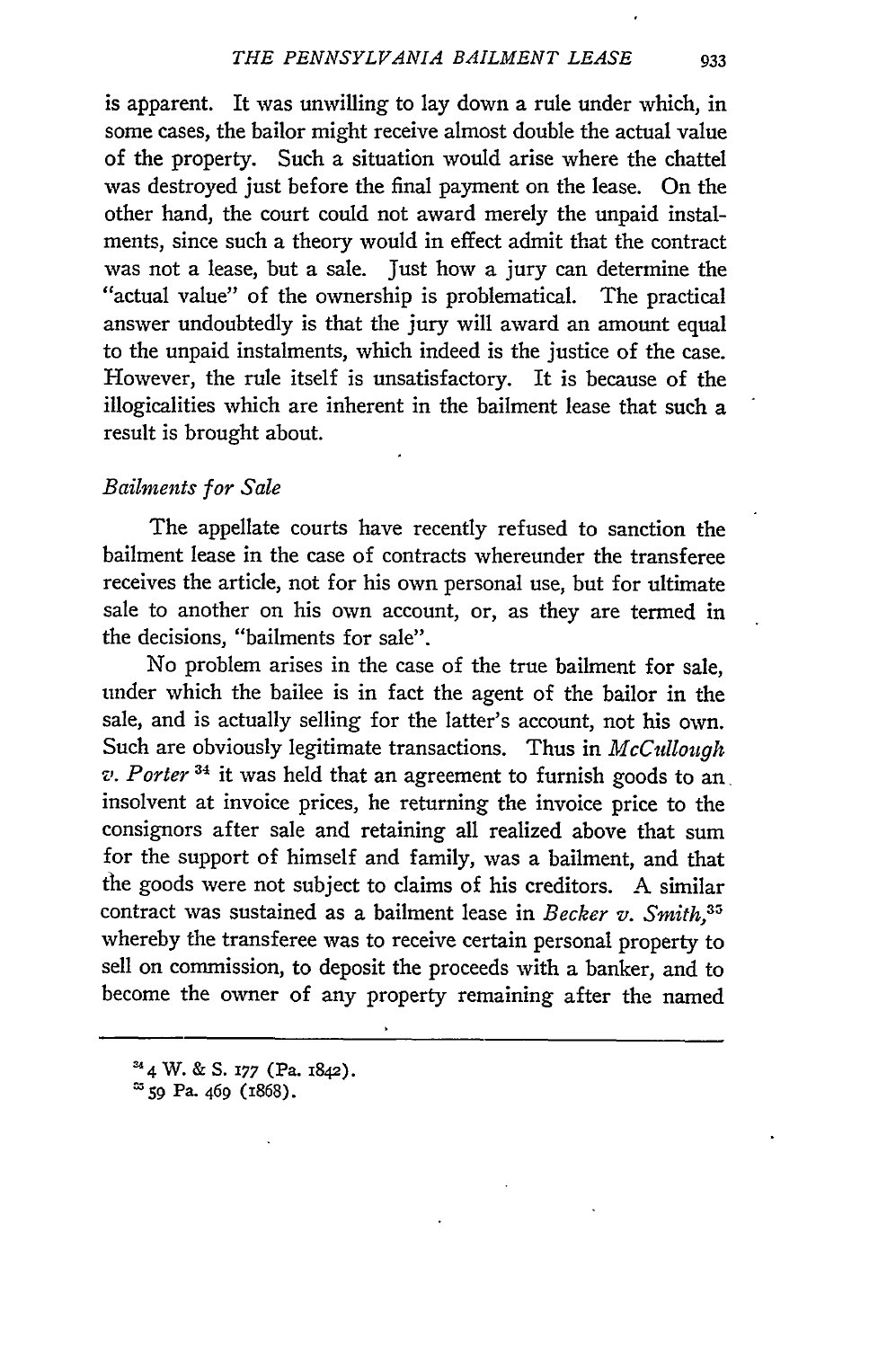sum had been realized. In both cases the sales were made primarily in the bailor's interest. <sup>36</sup>

On the other hand, the same view was taken in *Brown Bros. v. Billington.37* In this case a dealer desired to purchase bicycles abroad on credit. He applied to the plaintiff for letters of credit, which were sent to the London office of the plaintiffs, accompanied by a draft and invoices. The London office accepted the papers, and the goods were shipped to the plaintiffs as their property and transferred to the dealer upon his signing a "trust receipt". This receipt specified that the dealer had received the property, held the goods in trust for the plaintiffs with liberty to sell the same for their account, and agreed to hand over the proceeds to them to be applied against the acceptances under the letter of credit. It was held that the transaction constituted a bailment, that title was in the plaintiffs, and that consequently a judgment creditor of the dealer could not levy on the bicycles.

The more recent cases, however, seem impossible to reconcile on principle with *Brown Bros. v. Billington.* The problem has come up chiefly with reference to credit arrangements in connection with the sale of automobiles. In *Root v. Republic Acceptance Corp.38* the owner of an automobile, to secure a loan, executed a bill of sale and storage receipt to the one making the loan, who later executed a bailment lease back to the original owner, there being no change in possession. It was held that the general creditors of the "bailor" were not cut off by the bailment lease. In *Republic Acceptance Corp. v. Smith* **31** the same result was reached on behalf of the landlord. In *Sterling Commercial Co. v. Smith* **40** the defendant was a dealer in automobiles. He required additional cash to pay a sight draft on a carload of trucks, and borrowed the necessary amount from the plaintiff. Defendant executed to plaintiff a bill of sale for one of the trucks contained in the shipment, and

<sup>&#</sup>x27;See also Middleton v. Stone, Iii Pa. 589, 4 Ati. **523** (x886), where the problem is analyzed; 6 C. J. (1916) **og.**

**<sup>37</sup>**163 Pa. 76, **29** Atl. **904** (1894).

<sup>&</sup>lt;sup>38</sup> 279 Pa. 55, 123 Atl. 650 (1924).

**<sup>&#</sup>x27;88** Pa. Super. 349 (1926). 4029I Pa. 236, **139** Atl. 847 (927). See also Wendel v. Smith, **291** Pa. 247, **139** Ati. 873 **(1927).**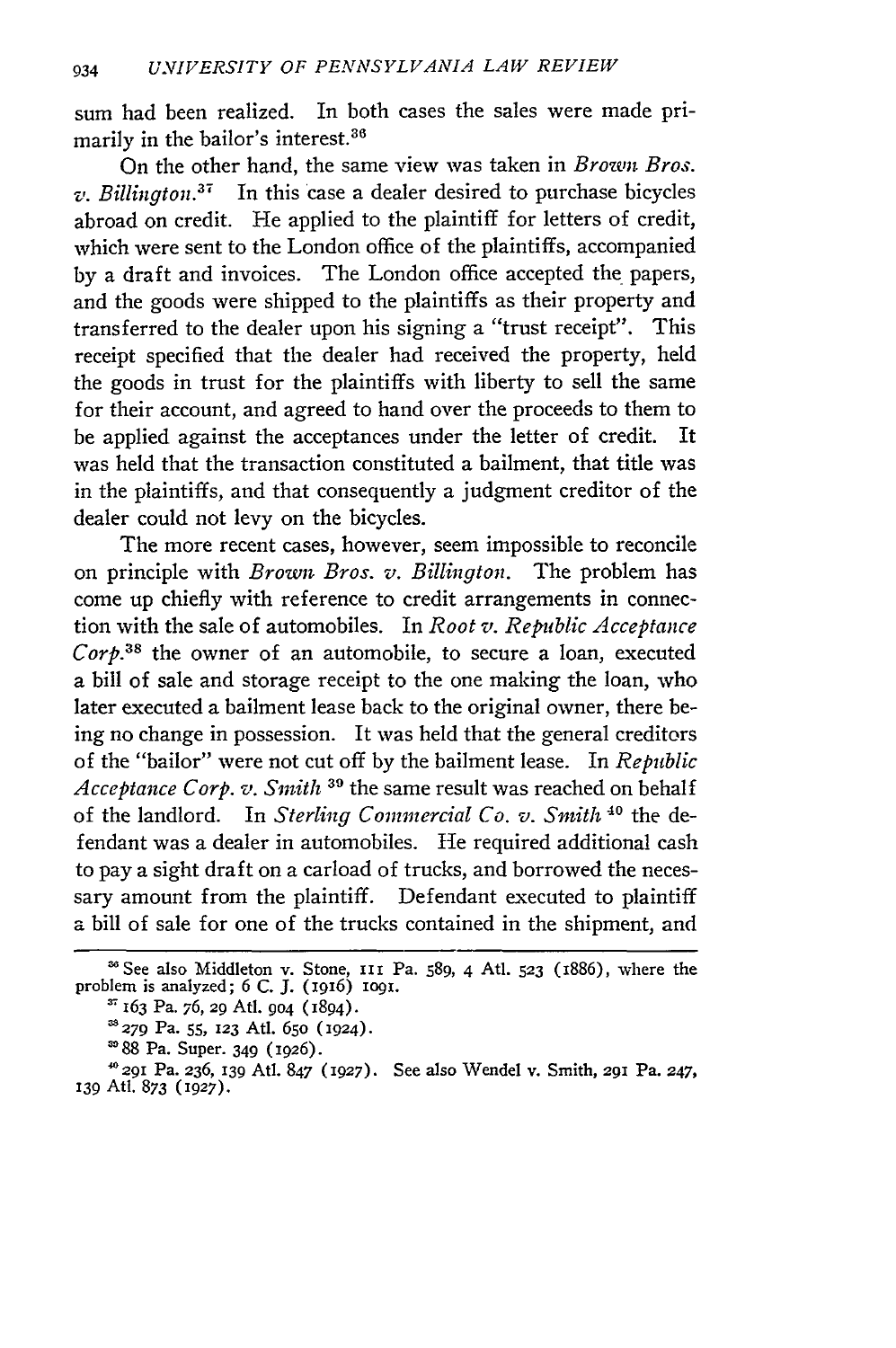at the same time received back a bailment lease on the same car. Defendant also gave to the plaintiff a storage receipt in which he agreed to keep the truck in his showroom and return it to the plaintiff on demand. Subsequently the dealer went bankrupt and the trustee in bankruptcy was held to have the superior right to the car.

It is true that in the above cases the title to the goods was in the dealer before he executed the sale or trust receipt, and therefore the decisions turned mainly on the lack of change of possession. It was pointed out in the *Sterling* case that as the sale itself was void, the subsequent bailment lease would also be of no effect. However, the cases distinctly show that it is the determination of the court to "look through the screen of paper titles to ascertain what was the real situation", and that where the real purpose of the transactions between the parties was to secure payment of loans from plaintiff to defendant, the bailment lease would not be upheld.

In *Hoeveler-Stutz Co. v. Cleveland Motor Sales 41* the issue was directly presented. Here the automobile had been delivered by a distributor to the defendant, a dealer, upon a bailment lease. Later the dealer sold the car to a third party. It was held, in an action of replevin by the distributor, that the purchaser from the dealer could retain the car. The court said in this connection:

"A distributor cannot deliver automobiles, or any other kind of property, to a dealer for the purpose of having the latter sell them, and at the same time tie up the title, as respects a purchaser from the dealer, by executing a bailment for their use. He cannot use this form of security for a transaction which contemplates a sale by the so called bailee, and make the purchaser an unwitting guarantor of the credit of his dealer. This contract which constitutes a valid form of security for the delivery of motor cars or other personal property to the using public cannot be extended to protect a manufacturer or distributor who furnishes them to a dealer to sell, at least, as against purchasers from the latter. There are other forms of security which may be resorted to

**92 Pa.** Super. **425** (1928).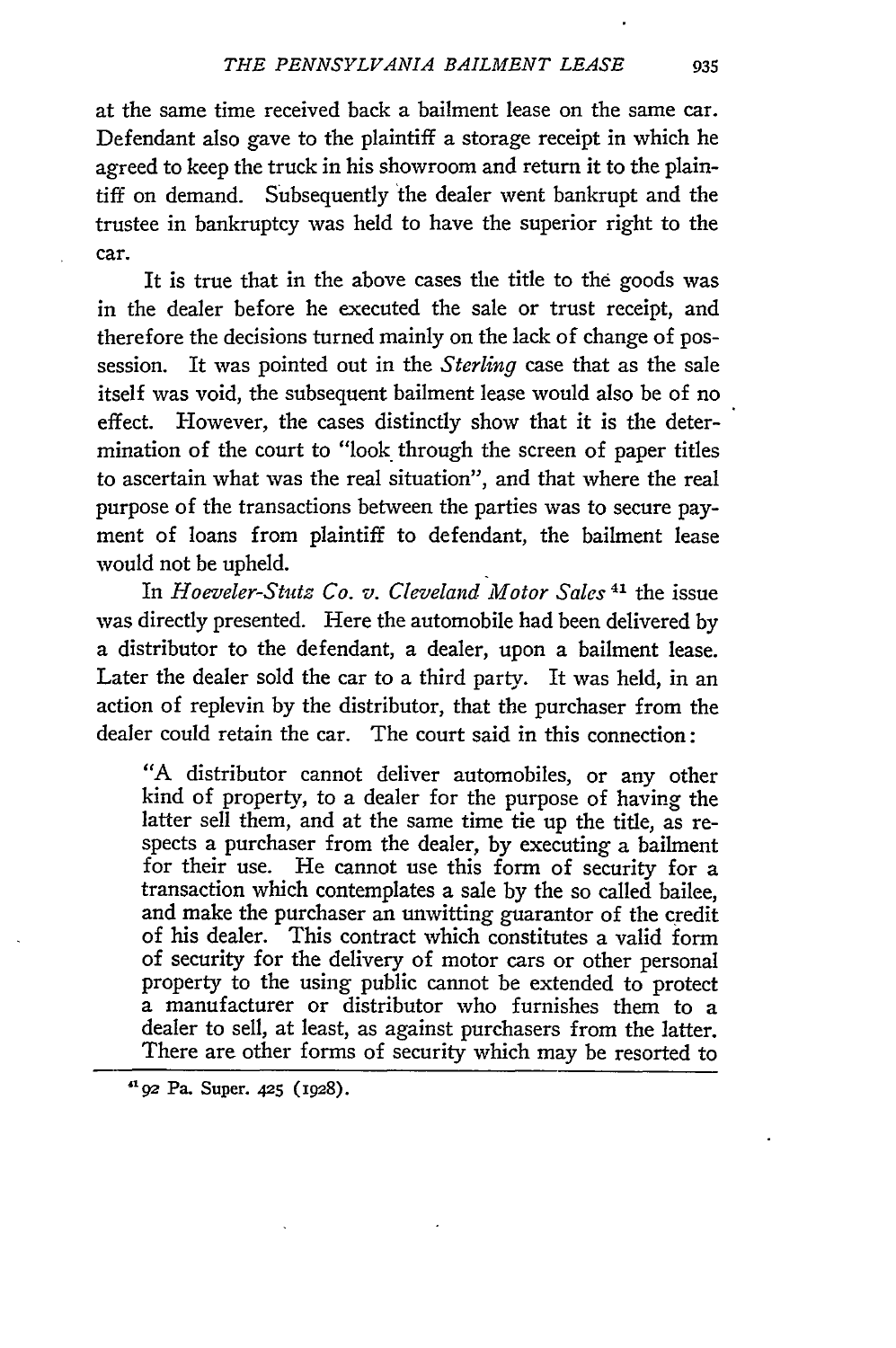in such cases; but a bailment for use is inconsistent with a delivery for sale, as respects purchasers from the dealer."

This case distinguishes *Leitch v. Sanford Motor Truck Co.,42* in which a truck was similarly given by a motor company to a dealer on a bailment lease and exhibited by the dealer in his showroom. The dealer transferred the truck as collateral security for a debt to a bank which had no knowledge of the bailment, and it was held that the Motor Company could recover. The court in the *Hoeveler-Stutz Co.* case pointed out that while the transferee in the *Leitch* case was a dealer in trucks, there was nothing in that fact necessarily inconsistent with a delivery for use, that the truck may have been intended for demonstration, and that in any case it did not affirmatively appear that the purpose of delivering the car to the dealer was that he should sell it. While the distinction seems unsatisfactory, it is believed that in view of the later cases it will be followed, and that the *Leitch* case will be dismissed as unimportant on its facts.

The most recent decision is that of *Commonwealth v. Williams,43* involving a prosecution for larceny of an automobile by a bailee. The defendant, who received certain cars from the Chevrolet Motor Company, had executed simultaneously a trust receipt and promissory note to the General Motors Acceptance Corporation, a credit concern. The dealer then applied the money he received from the sale of these cars to his own use. The court held that the transaction was not a bailment, but a conditional sale, and reversed the conviction. It was pointed out in the opinion that the cars were shipped directly from the Motor Company, and that the Acceptance Corporation never had possession, that the cars were placed in the possession of the defendant for sale, and that they were regarded as collateral on the loan from the finance company for the repayment of which the defendant had given his promissory note. Such a relation was held inconsistent with the legal conception of a bailment.

The only conclusion to be drawn from these later cases is that a "bailment lease" will be considered in reality a conditional

**<sup>42279</sup>** Pa. 16o, 123 Atl. 658 **(1924).**

 $4^{\circ}$  93 Pa. Super. 92 (1928)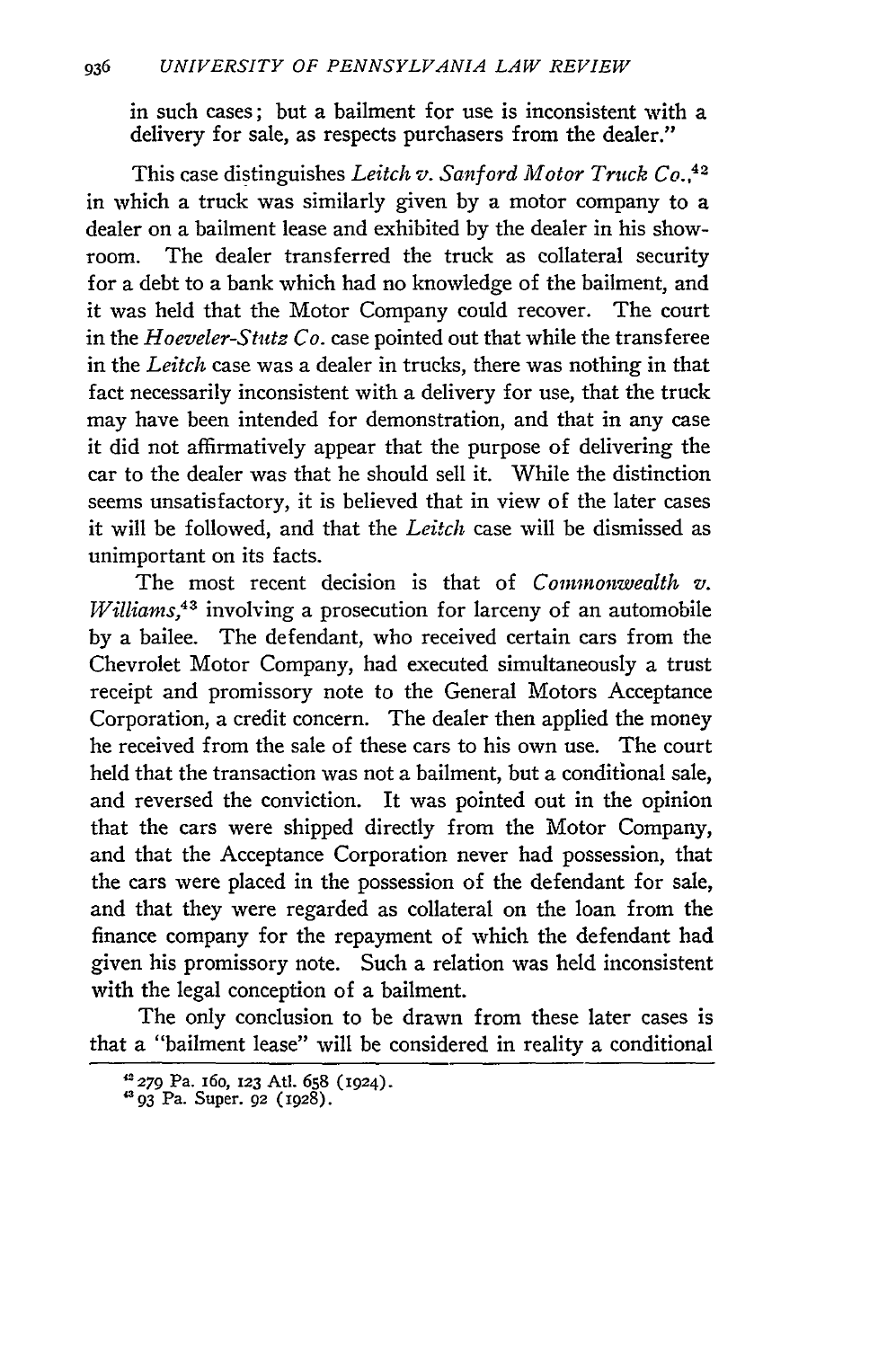sale where it is given by a dealer either to a distributor to secure the payment of the price, or to a finance company to secure a loan, and whether it is executed before or after the dealer receives actual possssion of the goods. This result is consistent with the decision of *Clow v. Woods.* Whether the document given to the creditor is called a storage receipt, a trust receipt, a bailment lease, or some other name, is immaterial. What the creditor is doing in each case is retaining or obtaining title as security for the payment of the price of the goods, while the debtor at the same time has them in his possession. They would seem in effect to overrule the decision in *Brown Bros. v. Billington,* although this has not been done in so many words. The transaction set forth in *Commonwealth v. Williams* cannot be distinguished factually from that of *Brown Bros. v. Billington.* It will be noted that both in the *Hoeveler-Stutz Co.* case and in the *Williams* case, the dealer had not received possession before the lease or trust receipt was executed. The basis of the decision in *Brown Bros. v. Billington* cannot be taken with too much seriousness. The dealer there obviously was not selling the goods for Brown Bros.; the latter were engaged in the banking business, not the bicycle business. The real object of the transaction was to provide a credit arrangement whereby the dealer could engage in the business of selling bicycles. If the sale of automobiles to a dealer cannot be protected by a bailment lease, then logically no sound reason can be found for protecting a similar sale by saying in the contract that the goods and the proceeds therefrom are held in trust for the creditor. In both situations creditors of, and purchasers from, the dealer have equal equities.

The only query is why the courts have not gone further. If the delivery of cars to a dealer under a bailment lease is unfair to his creditors, it is equally unfair to the creditors of one who buys for his own use. The sole answer that can be given is that bailment leases to the ultimate purchaser have become sanctioned by time, whereas similar leases to a dealer are of comparatively recent origin. This, however, still does not explain the "trust receipt", which, as has been pointed out, cannot logically be distinguished.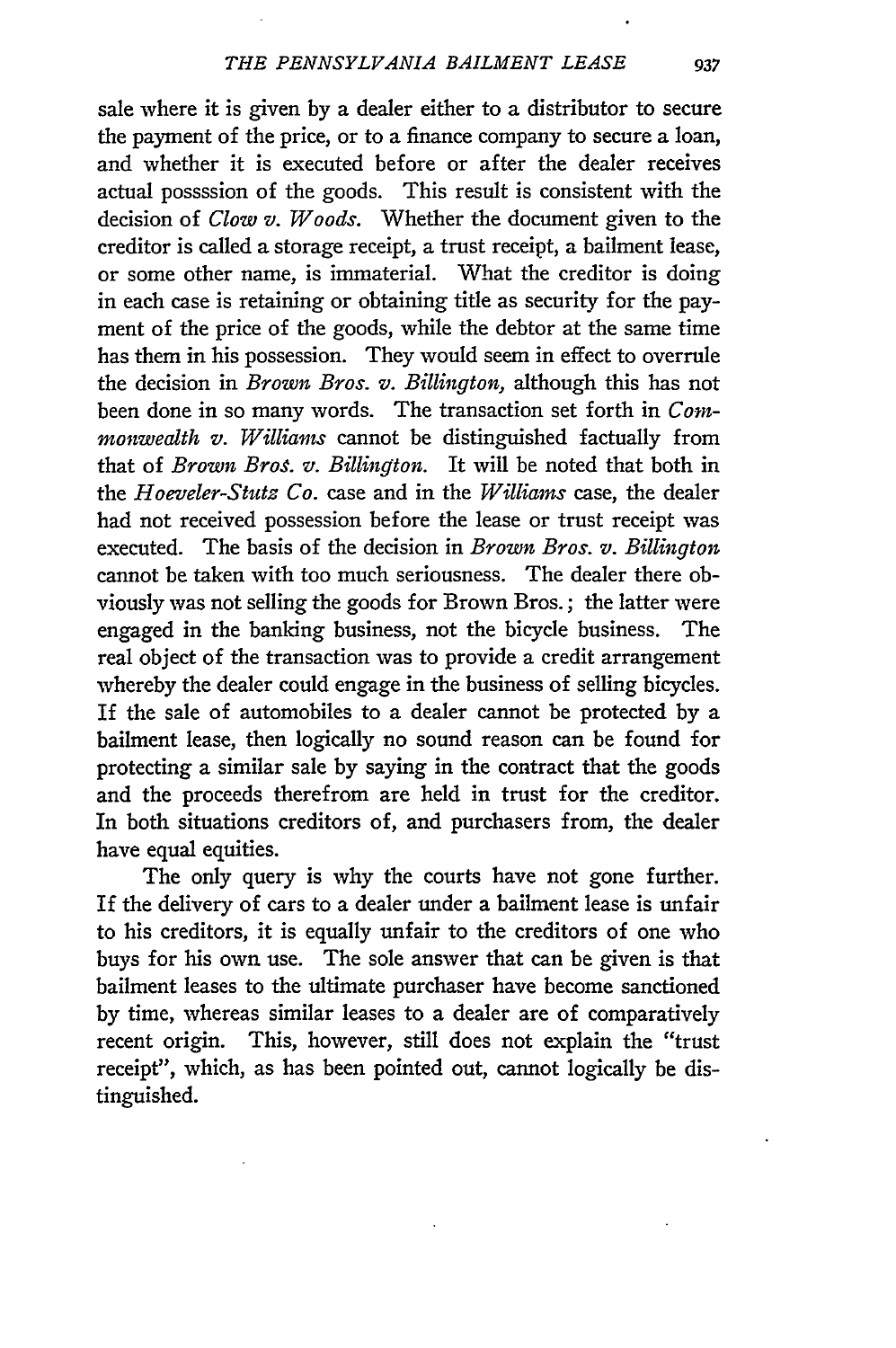## *The Recordation of the Bailment Lease*

In this state (Pennsylvania) it is not necessary to record the bailment lease to protect the title of the bailor. The Uniform Conditional Sales Act provides for the recording of such contracts as come under its terms; and in its original form, as adopted by most states, covers not only the ordinary conditional sale but "any contract for the bailment or leasing of goods by which the bailee or lessee contracts to pay in compensation a sum substantially equivalent to the value of the goods, and by which it is agreed that the bailee or lessee is bound to become, or has the option of becoming, the owner of such goods upon full compliance with the terms of the contract." This provision, however, was omitted from the act as adopted in this state.<sup>44</sup> Furthermore, in the Commissioners' draft, the word "buyer" is defined as one who "buys or hires", whereas in the Pennsylvania Act the words "or hires" are omitted, as are the words "or leases". All doubt as to the intention of the Legislature was removed **by** the recent case of *Stern & Co. v. Paul.45* It was there pointed out that the legislative history of the Conditional Sales Act, as disclosed by the journals of the House and Senate, showed that as passed by the Senate it corresponded exactly with the draft of the Uniform Conditional Sales Act, but was subsequently so amended as to omit all references to contracts for the bailment or leasing of goods. This significant omission was consequently held to withdraw bailment leases from the operation of the statute.

The present status of such contracts is, therefore, a rather ironical one. In the great majority of states the conditional sale was originally held to afford full protection to the vendor. In this state, however, the rights of the latter were treated as inferior to those of purchasers from or creditors of the vendee. Since then it has come to be recognized that some sort of protection was justly due innocent third parties, and the Uniform Con-

<sup>&</sup>quot;Conditional Sales Act of May **12, 1925,** P. L. 6o3, **PA. STAT.** (Supp. **1928)** § 19727a *et seq.*

 $\frac{1}{6}$  *Supra* note 28. The need for such a provision was pointed out in Mueller *Conditional Sales in Pennsylvania Since the Adoption of the Sales Act* (1923) **72 U.** OF **PA.** L. Rav. **123.**